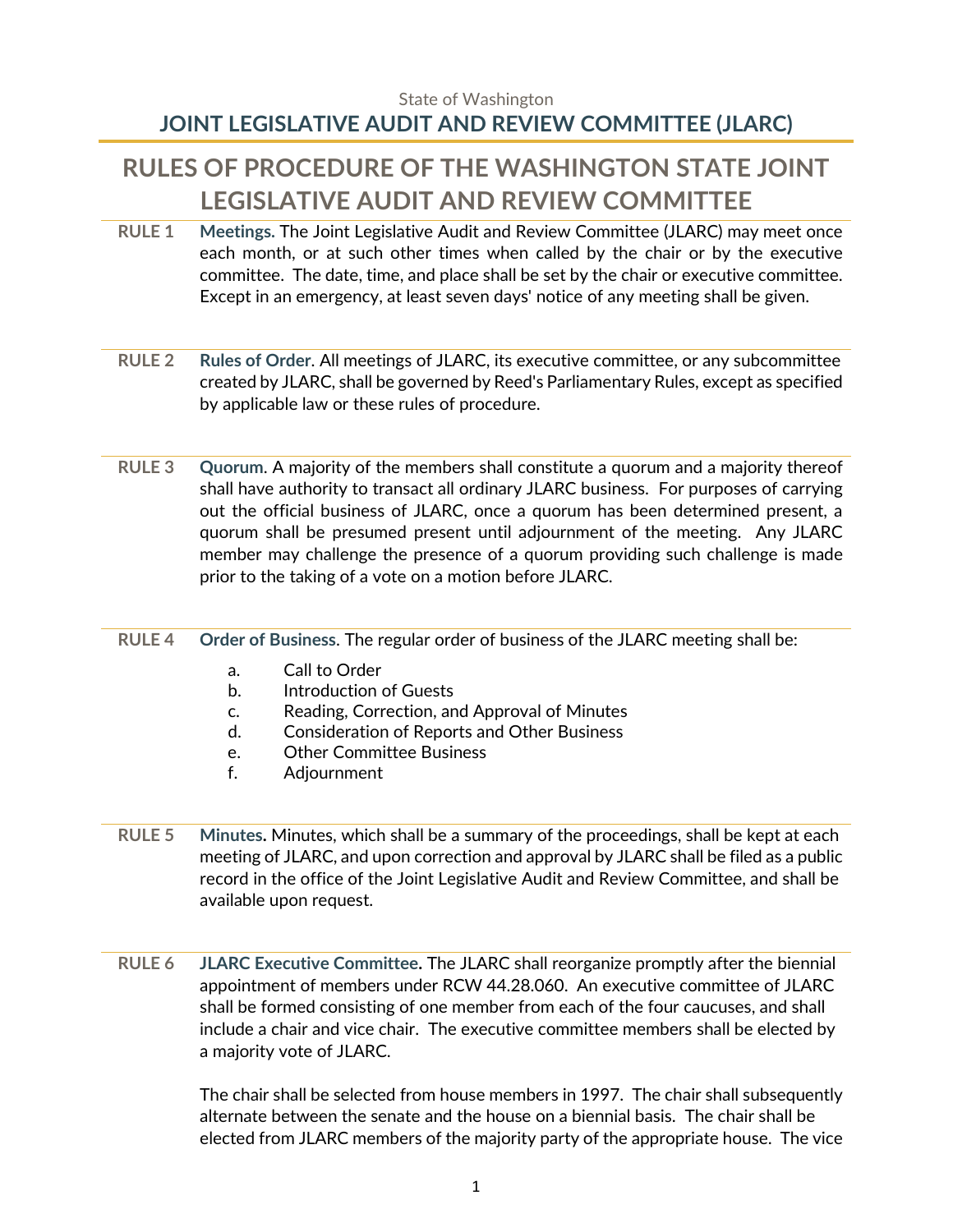chair shall be elected from JLARC members of the opposite house and opposite party from which the chair is elected. The remaining executive committee members shall be elected so that ultimately all four major caucuses are represented on the executive committee.

## **RULE 7 Duties of Officers.**

- a. The chair shall preside at all meetings of JLARC and executive committee, except that the vice chair shall preside when the chair is not present. In their absence, an executive committee member may preside.
- b. The Legislative Auditor shall insure that a record of the proceedings of all meetings of JLARC and executive committee be kept.
- c. The executive committee, which shall have general administrative power, subject to the approval of JLARC, shall perform all duties assigned to it by these rules of procedure, and such other duties delegated to it by JLARC, and shall have power to recommend action to be taken by JLARC.
- **RULE 8 Resolutions and Proposals.** Proposals for JLARC consideration of or action on any subject within the scope of JLARC's authority may be presented orally or in writing by any member of JLARC. Resolutions addressed to JLARC by the Washington State Legislature or either house thereof shall be deemed to have been presented to JLARC without further action by any member. Proposals for JLARC consideration of or action on any subject within the scope of JLARC's authority may be presented in writing to JLARC by any member of the legislature.
- **RULE 9 Final Reports and Committee Addenda.** Proposed final reports shall be distributed by the Legislative Auditor for consideration by the Committee. Members may propose addenda for inclusion in an appendix to the final report.

To be considered for a vote by the Committee for inclusion in the final report, any proposed addendum must be germane to the report and not exceed two pages in length. To support the bipartisan purpose of the Committee, members are encouraged to obtain a bipartisan co-sponsor before submitting the comment for consideration.

Members shall be notified by the Legislative Auditor of the date for submission of proposed addenda. After notification, members shall have at least ten calendar days to submit proposed comments to the Legislative Auditor.

At the meeting scheduled for consideration of the final report, a majority of the members present may vote to include any properly proposed addenda in an appendix to the final report. Each proposed addendum shall be considered separately. Any committee member present may demand a recorded roll-call vote on the motion to include an addendum.

After consideration of each properly proposed addendum, a majority of the members present may vote to approve the final report for distribution together with any adopted addenda. The Legislative Auditor will ensure any adopted addenda are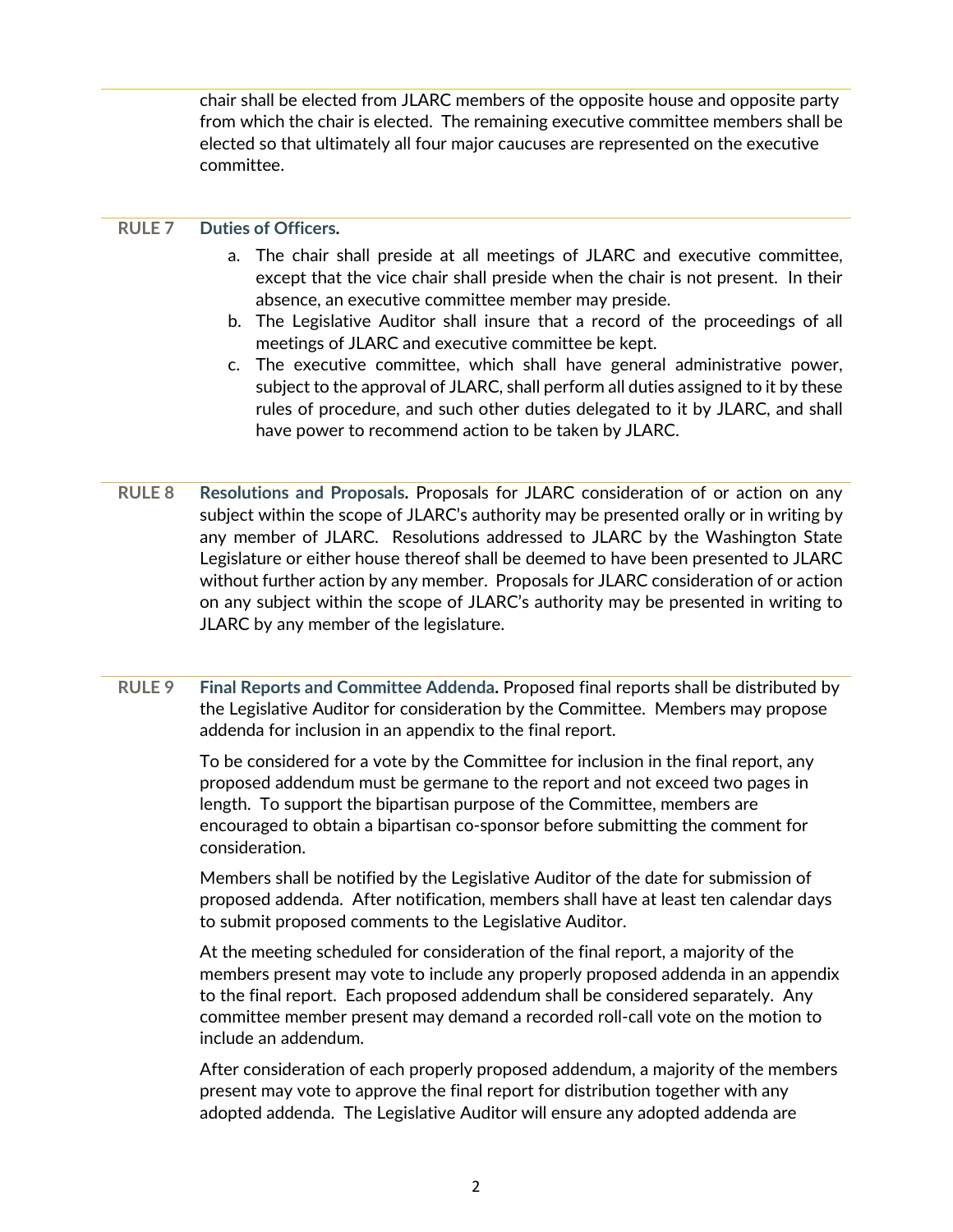included in an appendix to the final report and distribute the final report to all members of the Legislature.

**RULE 10 Expenses.** All claims and expenses shall be paid on vouchers as provided by the Legislative Auditor and authorized by the chair, or the vice-chair in the chair's absence.

> The executive committee may designate the authority to approve invoices for payment to the Legislative Auditor, provided that the executive committee receive a monthly reporting of all invoices paid that exceed \$5,000. Any extraordinary nonrecurring expenditures over \$20,000 shall be approved in advance by the chair, or the vice chair in the chair's absence; except that specific expenditures identified in the approved biennial budget will not need further approval.

- **RULE 11 Out-of-State Travel**. The chair or the executive committee shall have authority to approve all out-of-state travel. Such travel shall be approved in advance.
- **RULE 12 Legislative Auditor.** The JLARC shall appoint a Legislative Auditor from a list of applicants recommended by the executive committee. The Legislative Auditor shall be the chief executive officer for JLARC, and shall perform such duties as JLARC or its executive committee may require. The Legislative Auditor shall be hired with the approval of a majority of the membership of JLARC. The compensation of the Legislative Auditor shall be determined by the executive committee and the executive committee shall provide for a regular performance evaluation of the Legislative Auditor.

The Legislative Auditor may be terminated based on the recommendation of the executive committee subject to the approval of at least a majority of the membership of JLARC.

- **RULE 13 Other Staff.** JLARC staff members may be employed by the Legislative Auditor upon approval of the executive committee. Compensation of staff members shall be based on qualifications, and shall be set by the executive committee. All JLARC staff members shall report to and be subject to the direction of the Legislative Auditor. The Legislative Auditor shall provide for regular performance evaluations of JLARC staff.
- **RULE 14 Staff Exempt from Civil Service Law.** In accordance with RCW 41.06.070(1) and the Washington State Merit System Rules (MSR), all JLARC employees are exempt from the state civil service law and MSR provisions. The JLARC staff shall serve at the pleasure of the committee. The JLARC shall comply with any applicable federal and state laws regarding personnel matters.
- **RULE 15 Staff Separations and Suspensions**. Separations shall be made by the executive committee.

If the Legislative Auditor determines that circumstances warrant immediate removal of a staff member from the workplace, the Legislative Auditor may suspend a staff